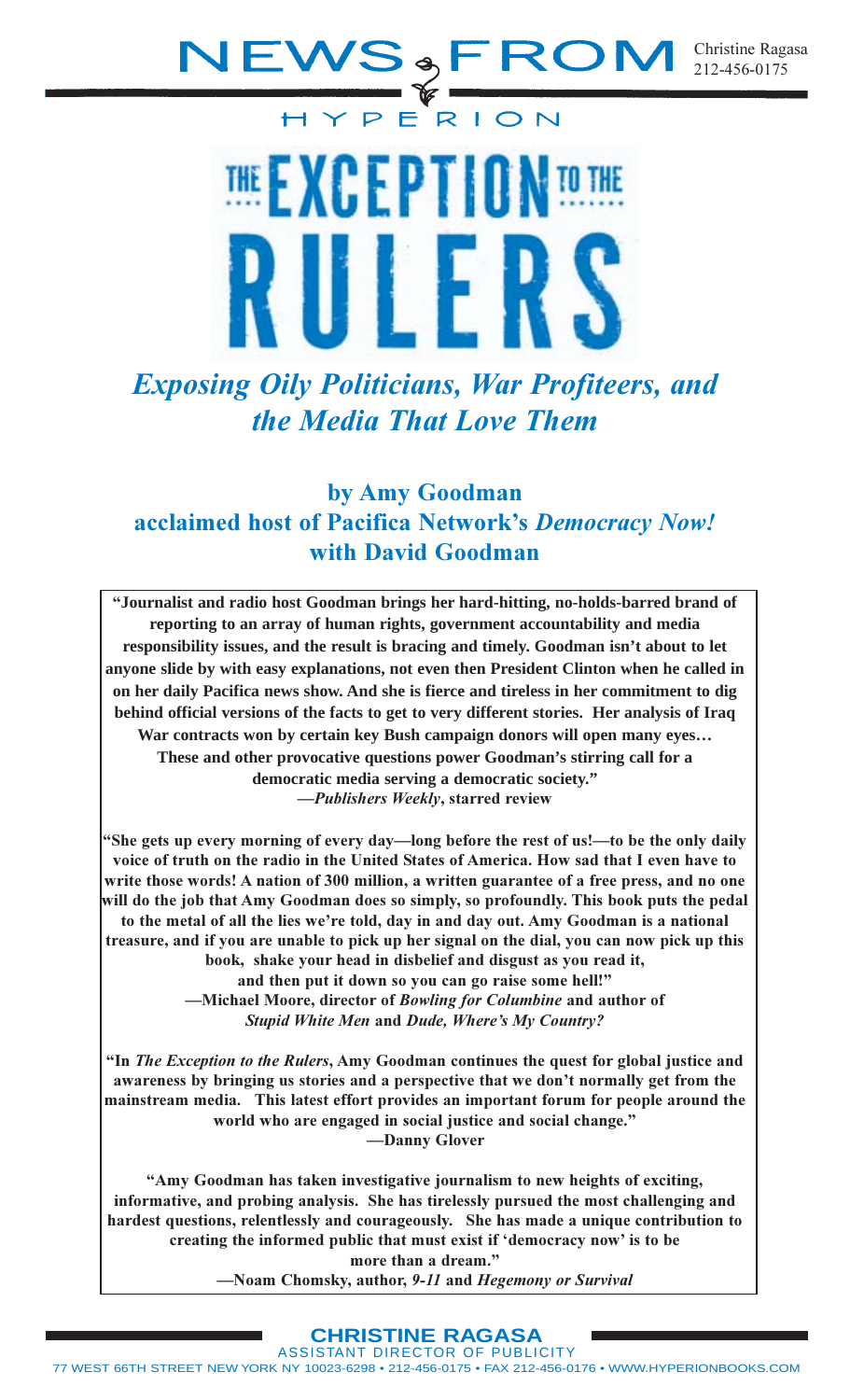"Amy Goodman has carried the great muckraking tradition of Upton Sinclair, George Seldes, and I. F. Stone into the electronic age, creating a powerful counter to the mainstream media. Her programs have reached into homes across the country, educating a new generation of listeners on the realities of U.S. policy at home and abroad. The book she has done with her brother is a very welcome and important addition to the dissident literature of our time." -Howard Zinn, historian and author of A People's History of the United States

"At times when people are told to 'watch what they say,' Amy Goodman is not afraid to speak truth to power. She does it every day." -Susan Sarandon

"Amy Goodman and Democracy Now! represent what journalism should be: beholden to the interests of people, not power and profit. Her work is invaluable." -Arundhati Roy, author of The God of Small Things and War Talk

Bill Clinton called her "hostile, combative, and even disrespectful." The Indonesian military labeled her "a threat to national security." Former House Speaker Newt Gingrich said, "I have advised my mother to talk to no reporters because of . . . people like you."

In her much anticipated first book THE EXCEPTION TO THE RULERS: Exposing Oily Politicians, War Profiteers, and the Media That Love Them (Published by Hyperion; April 14, 2004, Hardcover) award-winning journalist Amy Goodman, together with her brother David Goodman, exposes the lies, corruption, and crimes of the power elite—an elite that is bolstered by large media conglomerates.

For years, Amy Goodman has confronted the Washington establishment and its corporate cronies, amplifying grassroots voices around the world. Goodman insists, "Journalists should not be cozying up to those in power, but holding them accountable. That's the role media should play in a democratic society. The corporate media must be challenged in the way that it serves as a megaphone for those in power."

Goodman hosts the national radio and TV show *Democracy Now!*, which began in 1996 as the only daily election show in public broadcasting. It is a beacon for passionate, critical, and hardhitting news and is now the largest public media collaboration in North America. Her goal is "to go where the silence is, to give voice to the *silenced* majority."

Tackling subjects ranging from the deceptions of politicians to the corruption of media monopolies and corporate influence over the government, Goodman attacks and exposes the lies and hypocrisy that put democracy at risk. Amy Goodman is an uncompromising and committed media pioneer whose message is of critical importance. THE EXCEPTION TO THE RULERS will enlighten and outrage readers—and move them to take action.